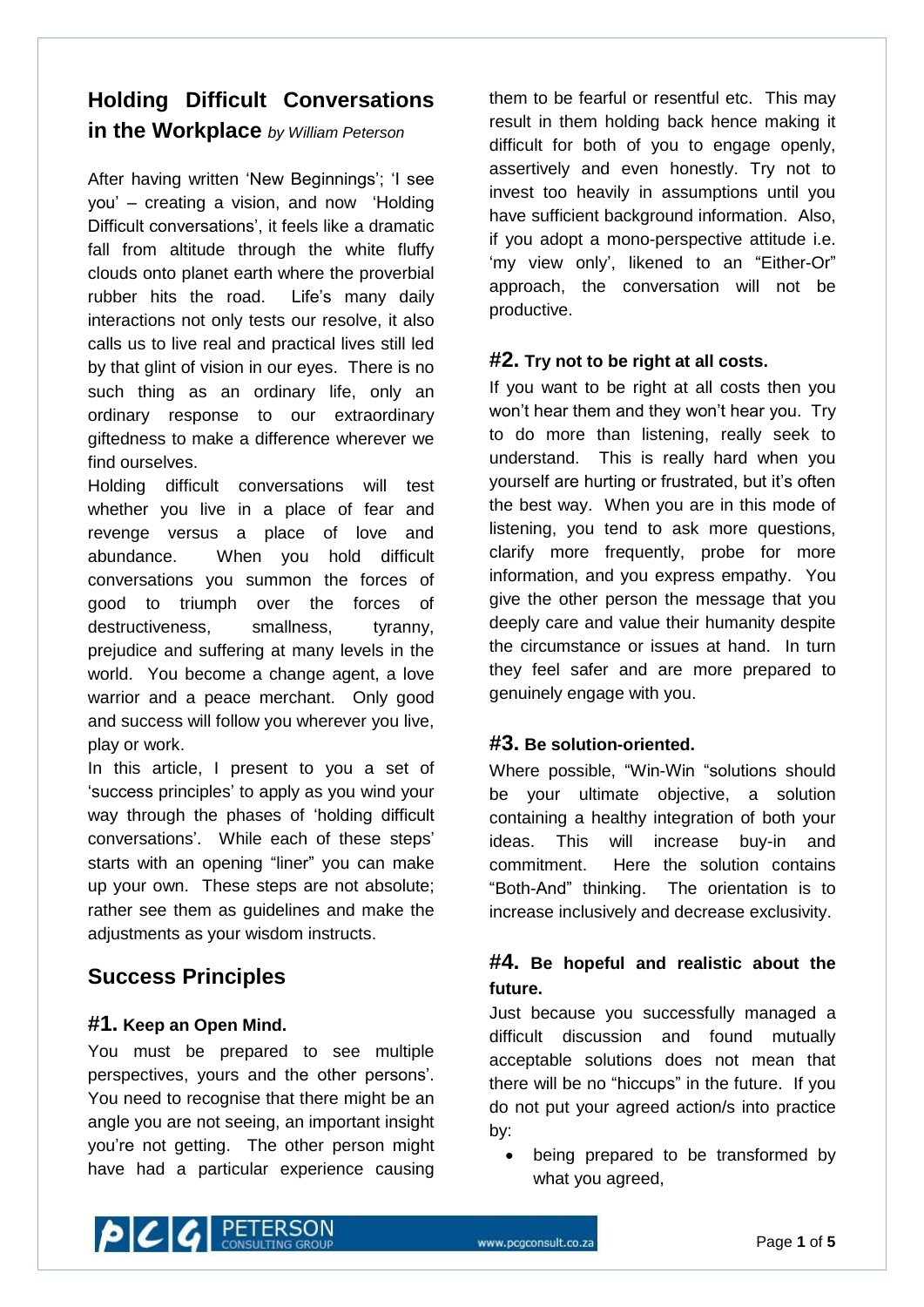- being committed to ongoing development,
- being okay with open sharing and authentic engagement,

the problem will reappear.

#### **Key STEPS to guide the Discussion:**

*STEP 1***:** "What would you like us to discuss first…what is really key for you?"

When it is clear that there are issues which needs addressing and resolving, you can begin to apply the  $1<sup>st</sup>$  principle. With a sincere disposition you can start the conversation with an open question, "let us talk about what is really key for you", or "please put on the table all of your burning issues". It is very important to reflect back to the other person in your own words (sincerely) your understanding of what they have just shared about what is concerning them. "So let me check if I heard you correctly…you said that your burning issues are…Is that accurate?"

#### **BE IMPECCABLE WITH YOUR WORD**

Speak with integrity. Say only what you mean. Avoid using the word to speak against yourself or gossip about others. Use the power of your word in the direction of truth and love. **DM Ruiz**

*STEP 2: "Thanks for this, what else might there be which still needs mentioning? Is there anything else still outstanding for you?"*

You are operating with principle #2 in mind.

The reason you ask this question is to get to the bottom of the issue. When the situation is emotionally charged the mind tends to muddle. People are a lot more articulate when they are relaxed. So restating, "Is there

anything else?" allows them to think about and state what might be bothering them at the deepest level. At this point you need to listen very carefully and be aware of body language and tone of voice. You will be surprised by what you can pick-up. *Listen to what is important for them. Also, listen to what is not being said.*

Since a number of issues may be generated, you will do well to prioritise. You can say "If we could deal with the two most important issues to get to the root cause which ones would you choose?" Make notes to keep track of the issues raised, this might not be everybody"s style because it may be perceived as not paying attention to the speaker. So ask for permission and state why keeping track (taking notes) could benefit the discussion.

#### **DON'T TAKE ANYTHING PERSONALLY.**

Nothing others do is because of you. What others say and do is a projection of their own reality, their own dream. When you are immune to the opinions and actions of others, you won't be the victim of needless suffering. **DM Ruiz**

*STEP 3: "Please share with me how you are being impacted by these issue/s or situation."*

This step calls for the application of principles' # 1& 2.

There's a Native American saying about the way to truly understand someone else's perspective, where they say you must walk in someone else's moccasins first before you can know what it is like to be them.

*"Do not judge your neighbour until you walk two moons in his moccasins." …………………………………………Cheyenne*

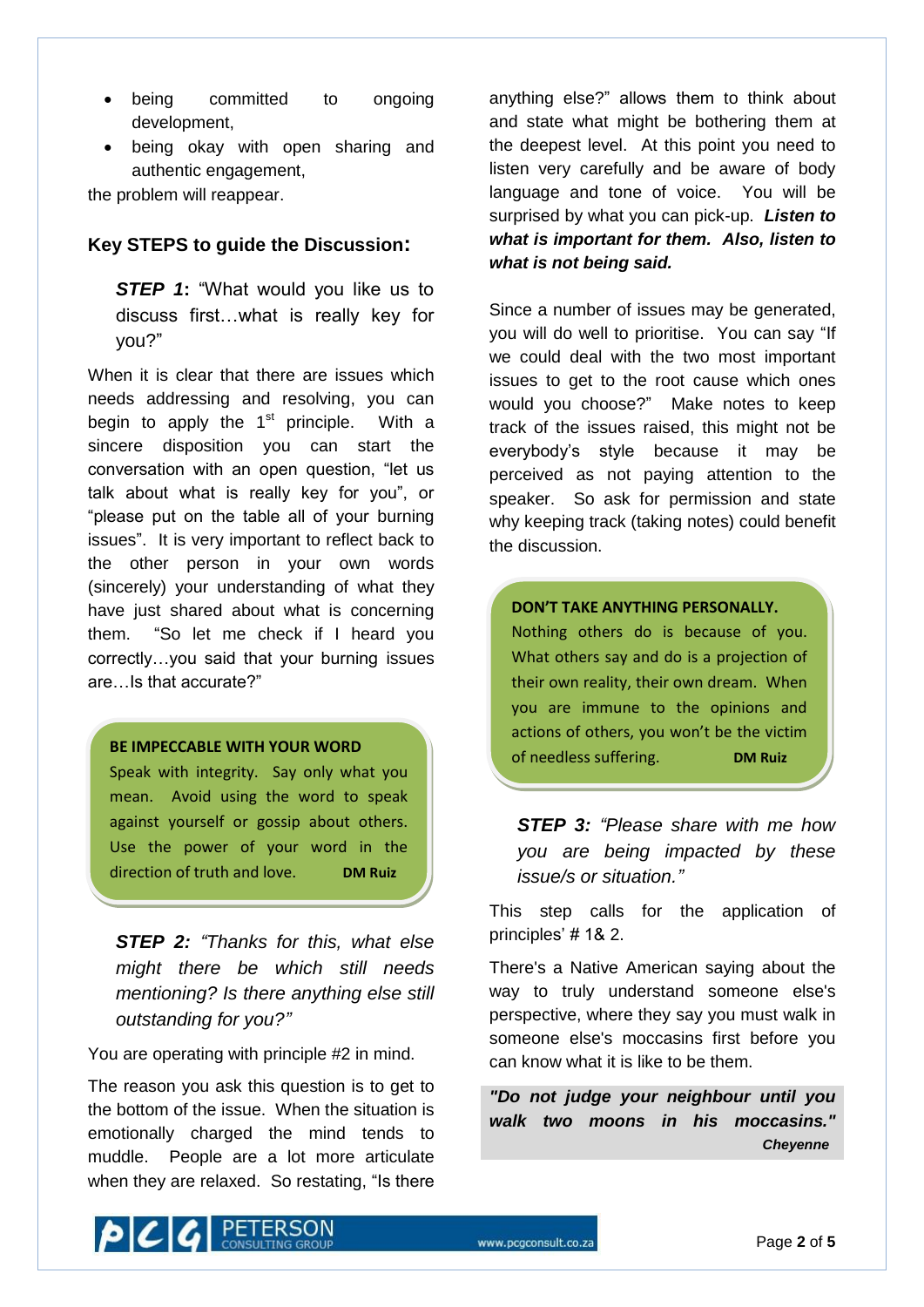When you pose this question, listen deeply and try and put yourself in their experience or situation. You may have to deal with sharp criticism levelled at yourself, team organisation, "the system" etc. Some of the feedback may be unfiltered and therefore could sting. Try your best not to go into a defensive mode or on the offensive to protect. Rather try and hold them in their anger and hurt. Acknowledge that you appreciate the impact this issue may have had on them. Showing sincere empathy in this instance can be most effective. Even if you have to paraphrase what they said, it will be helpful.

Taking this approach allows you to firstly appreciate their pain and difficulty. It also allows you to see the impact this situation has had on them. For the person it allows them to vent, release their anger or past hurts. It also gives them the message that they are really being heard and their feelings are recognised. This helps to disarm, make space for cooler heads and creates a willingness to find solutions.

## *STEP 4: "What are the consequences if the situation remains unchanged?"*

Apply a combination of principles  $#1 - 3$ , with a strong emphasis on principle #3 – be however cautious not to go for premature closure. Keep listening deeply.

With this input you come to appreciate what is at stake should nothing change. All protagonists must recognise the consequences if nothing changes. It needs to be clearly understood what everybody stands to lose if the situation remains unattended. This could provide a sobering reality check and spur everybody into action. I know that I have mentioned several times before the need to paraphrase. When the person tells you what they believe is at stake make sure that you have heard them by paraphrasing. Warning! If you do the paraphrasing please use your own words.

Sounding like a parrot can be most frustrating. You can start your paraphrase like this, "Joe let me see if I heard you correctly. If things don"t change then…, is that right?"

## *STEP 5: "How do you think I have contributed to this issue or situation"?*

You will definitely apply principle #3 with principles #1 and 2 hovering around to do duty when needed.

Asking this question indicates that you are willing to resolve the situation. You are also saying that you recognise that you may have been complicit in contributing towards this situation. This takes a huge amount of courage and humility. Our natural reaction is to explain, justify, hold judgement, and seek revenge. If you succumb to this most human of temptations, you will spiral the conversation down a very slippery slope and it will be difficult to make a comeback. You will have lost the credibility you built earlier on.

#### **DON'T MAKE ASSUMPTIONS.**

Find the courage to ask questions and to express what you really want. Communicate with others as clearly as you can to avoid misunderstandings, sadness, and drama. With just this one agreement, you can completely transform your life. **DM Ruiz**

## *STEP 6: "Is there anything you have contributed to the issue or situation?"*

Principles #3 and 4 are essentially at play here.

This question lets the other person know that they are also a player in the situation and that they ought to allow themselves to be challenged and examine the extent to which they have also contributed to the situation.

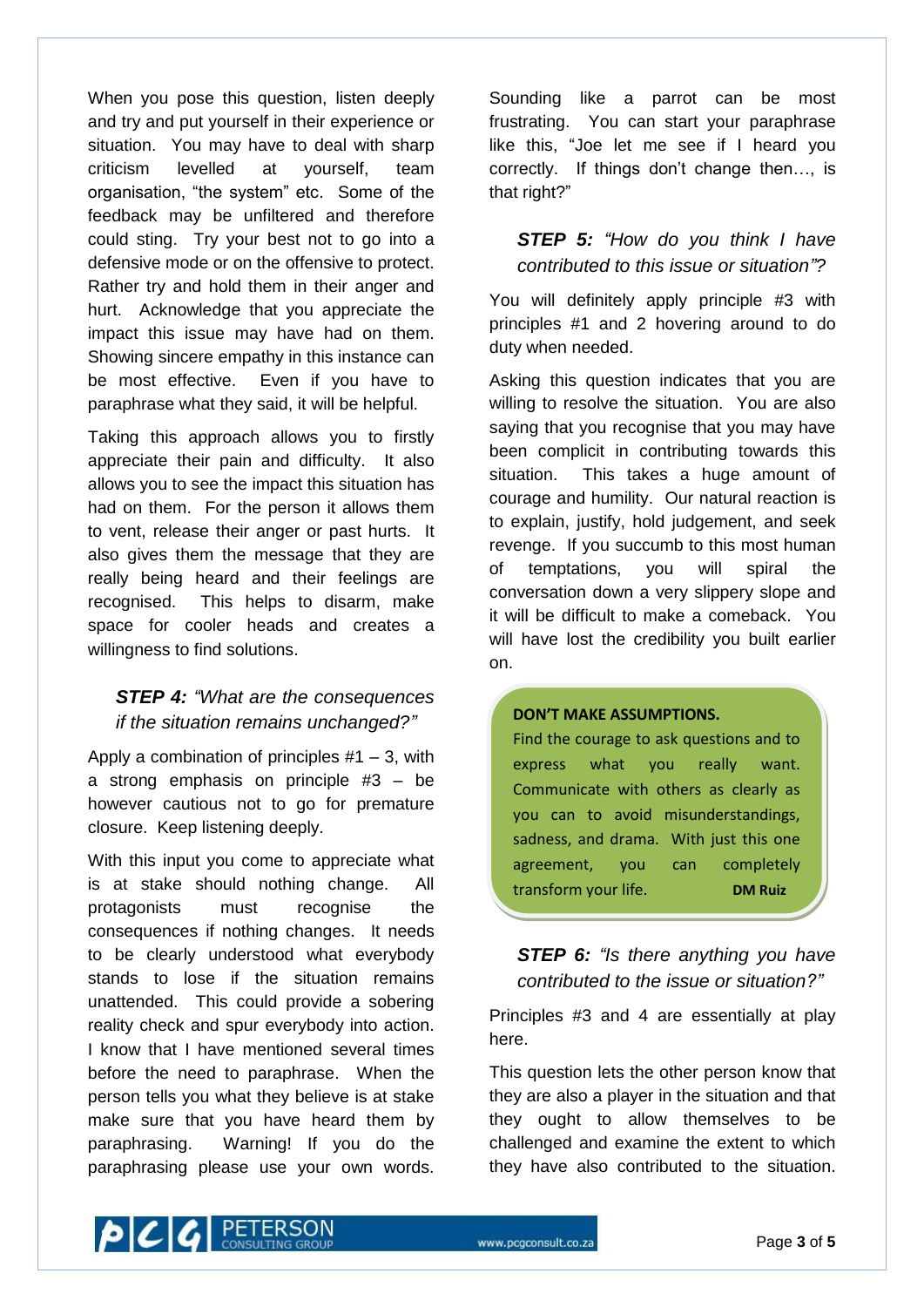They may not be expecting this request and may initially struggle with the idea of them possibly having played a part in creating the issue or situation. Your emphasis should be on getting them to co-operate and share responsibility for the situation. Avoid playing the "Knight in shining armour" ready to rescue (it just perpetuates the situation). The other person must not be made to feel like the poor, helpless wounded prey. They will need to realise that they too can make a meaningful contribution toward finding a sustainable solution. If they don't acknowledge this then the conversation has a long way still to go.

*STEP 7: "What different or new reality/situation do we both want to create?"*

Principles #3 and 4 are essentially at play here.

This is an opportunity to restore the situation, friendship, relationship etc either to what it was or to raise it to a whole new level of understanding, relating or engaging. The energy should now be aimed at co-creating solutions that will work. The activity here involves sharing ideas, building and extending on each other's ideas and coming to agreement. "Two willing heads are better than one headstrong head at finding creative solutions". This can be a very positive part of the conversation. So be sure to support the enthusiasm and temper it with pragmatism.

*STEP 8: "What is the one important thing we can ask of each other which will ensure this situation or issue does not happen again?"*

Principles #3 and 4 are essentially at play here.

This one thing could be in the area of an attitude adjustment, new behaviour, different approach, practice or procedures which is required. Unless you are prepared to be held accountable around this one important thing don"t agree to it. It will set the situation back even further if you agree to it but it"s discovered later on that you were never really committed to it. It is fraudulent and your credibility will be severely eroded. This **'***one thing'* once uttered and agreed to must be applied with consistency and any breach must be dealt with immediately. The best way to describe this phase of the discussion is to call it, "establishing our rules of engagement". It will help you to navigate a very challenging new reality.

#### **ALWAYS DO YOUR BEST.**

Your best is going to change from moment to moment; it will be difficult when you are healthy as opposed to sick. Under any circumstance, simply do your best and you will avoid self-judgement, self-abuse and regret. **DM Ruiz**

*STEP 9: "What practical steps or action must we take to make this happen?"*

Definitely principle #4 here.

You must have heard the wise saying "it's not how you start but how you finish". This saying has value. Mentioned earlier the actions you agree upon must be tempered with a good dose of pragmatism. Record these actions and make it known to each other and all other relevant stakeholders. Don"t set yourselves up for failure by agreeing to actions where the means for its implementation does not exist. Remember, "God lives in the grand scheme of things but the devil lives in the detail". Be sure to check that the actions are doable. If not, work at finding another solution.

Follow these rules when agreeing to your actions.